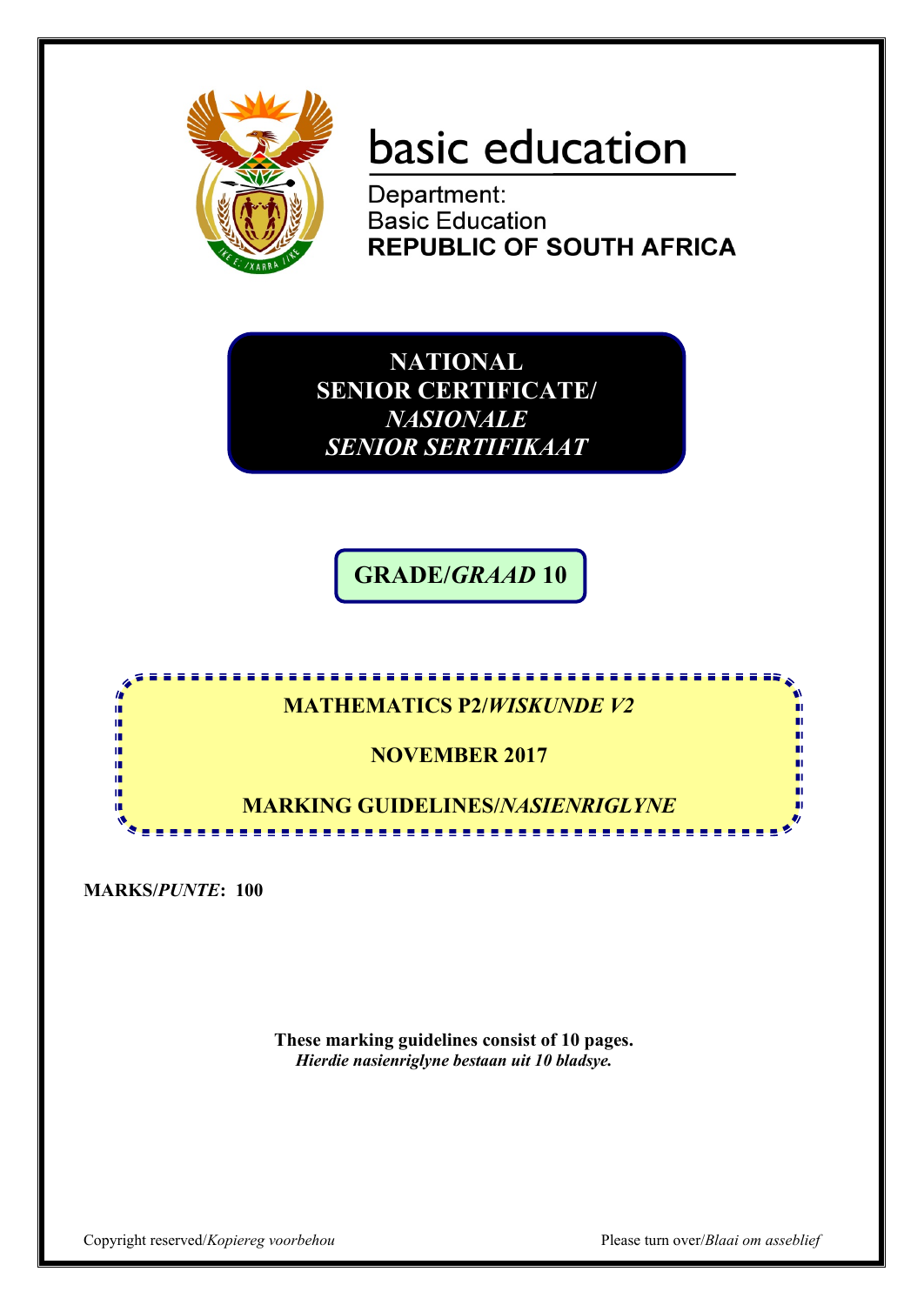#### **NOTE:**

- If a candidate answered a question TWICE, mark only the FIRST attempt.
- If a candidate crossed out an answer and did not redo it, mark the crossed-out answer.
- Consistent accuracy applies to ALL aspects of the marking guidelines.
- Assuming values/answers in order to solve a problem is unacceptable.

#### *LET WEL:*

- *As 'n kandidaat 'n vraag TWEE keer beantwoord het, sien slegs die EERSTE poging na.*
- *As 'n kandidaat 'n antwoord deurgehaal en nie oorgedoen het nie, sien die deurgehaalde antwoord na.*
- *Volgehoue akkuraatheid is op ALLE aspekte van die nasienriglyne van toepassing.*
- *Dit is onaanvaarbaar dat waardes/antwoorde veronderstel word om 'n probleem op te los.*

| 1.1 | Median/ <i>Mediaan</i> = $54$                | $\checkmark$ answ./ <i>antw.</i>                                              |
|-----|----------------------------------------------|-------------------------------------------------------------------------------|
|     |                                              | (2)                                                                           |
| 1.2 | Range/ <i>Variasiewydte</i> = $90 - 34 = 56$ | $\checkmark$ answ./ <i>antw.</i>                                              |
|     |                                              | (2)                                                                           |
| 1.3 | $IQR(IKV) = Q_3 - Q_1$                       | $\sqrt{Q_1}$ =46<br>$\sqrt{Q_3}$ =73                                          |
|     | $= 73 - 46$                                  |                                                                               |
|     | $= 27$                                       | $\checkmark$ answ./antw.                                                      |
|     |                                              | (3)                                                                           |
| 1.4 |                                              | $\checkmark$ min. & max./ <i>maks.</i><br>$\checkmark$ median/ <i>mediaan</i> |
|     |                                              |                                                                               |
|     |                                              | $(Q_2)$                                                                       |
|     |                                              | $\sqrt{Q_1}$ and/en $Q_3$                                                     |
|     |                                              | (3)                                                                           |
|     |                                              | $\left[10\right]$                                                             |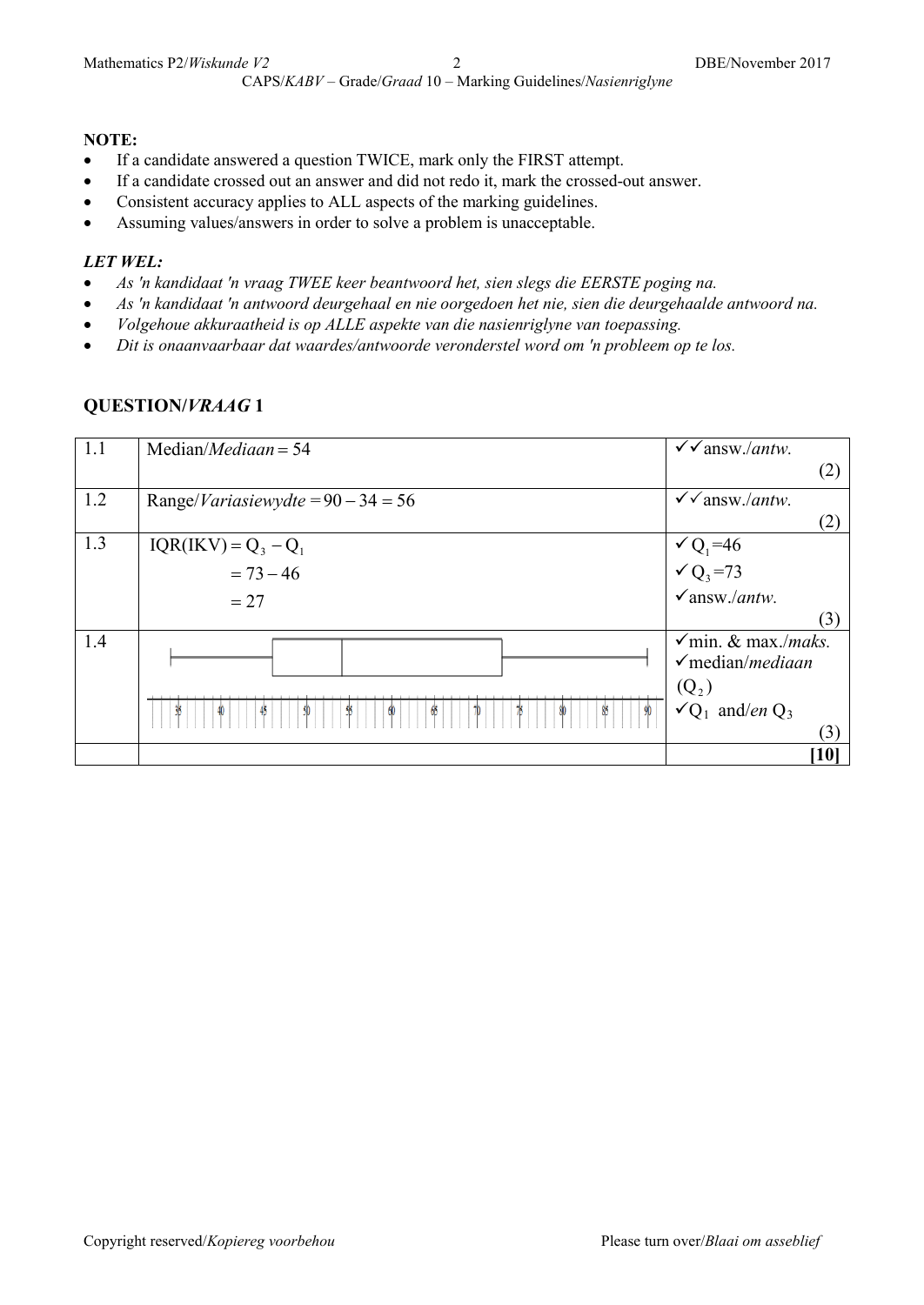| 2.1 | $30 \text{ days}/dae$                                                               | $\sqrt{answ/antw}$ .        |     |
|-----|-------------------------------------------------------------------------------------|-----------------------------|-----|
|     |                                                                                     |                             | (1) |
| 2.2 | $28 \le T < 32$                                                                     | $\sqrt{answ/antw}$ .        |     |
|     |                                                                                     |                             | (1) |
| 2.3 | $44 + 104 + 270 + 170 + 266 + 126$<br>The mean/ <i>Gemiddeld</i> $(\overline{X})$ = | $\checkmark$ addition/optel |     |
|     | 30                                                                                  | $\sqrt{30}$                 |     |
|     | $= \frac{980}{100}$                                                                 |                             |     |
|     | 30                                                                                  | $\sqrt{answ/antw}$ .        |     |
|     | $= 32,666$                                                                          |                             | (3) |
|     | $= 32,67^{\circ}$ C.                                                                |                             |     |
| 2.4 | $9 + 5 + 7 + 3 = 24 \text{ days}/dae$                                               | $\checkmark$ addition/optel |     |
|     |                                                                                     |                             |     |
|     | % of number of days/getal dae = $\frac{24}{30} \times 100$                          | $\sqrt{answ/antw}$ .        |     |
|     | $= 80\%$                                                                            |                             | (2) |
|     |                                                                                     |                             | [7] |

| 3.1 | $PQ = \sqrt{(x_2 - x_1)^2 + (y_2 - y_1)^2}$<br>$=\sqrt{(7-6)^2+(4-6)^2}$                                                                                                                                    | $\checkmark$ subst./verv.                                                                                   |
|-----|-------------------------------------------------------------------------------------------------------------------------------------------------------------------------------------------------------------|-------------------------------------------------------------------------------------------------------------|
|     | $=\sqrt{(1)^2+(-2)^2}$<br>$=\sqrt{5}$                                                                                                                                                                       | $\sqrt{answ/antw}$ .<br>(2)                                                                                 |
| 3.2 | $M_{\rho s} = T(x; y)$<br>$\left(\frac{6+x}{2};\frac{6+y}{2}\right)=\left(\frac{7}{2};\frac{7}{2}\right)$<br>$\frac{6+x}{2} = \frac{7}{2}$ $\qquad \frac{6+y}{2} = \frac{7}{2}$<br>$y=1$<br>$x=1$<br>S(1;1) | $\sqrt{\frac{6+x}{2}} = \frac{7}{2}$<br>$\sqrt{\frac{6+y}{2}} = \frac{7}{2}$<br>$\sqrt{answ/antw}$ .<br>(3) |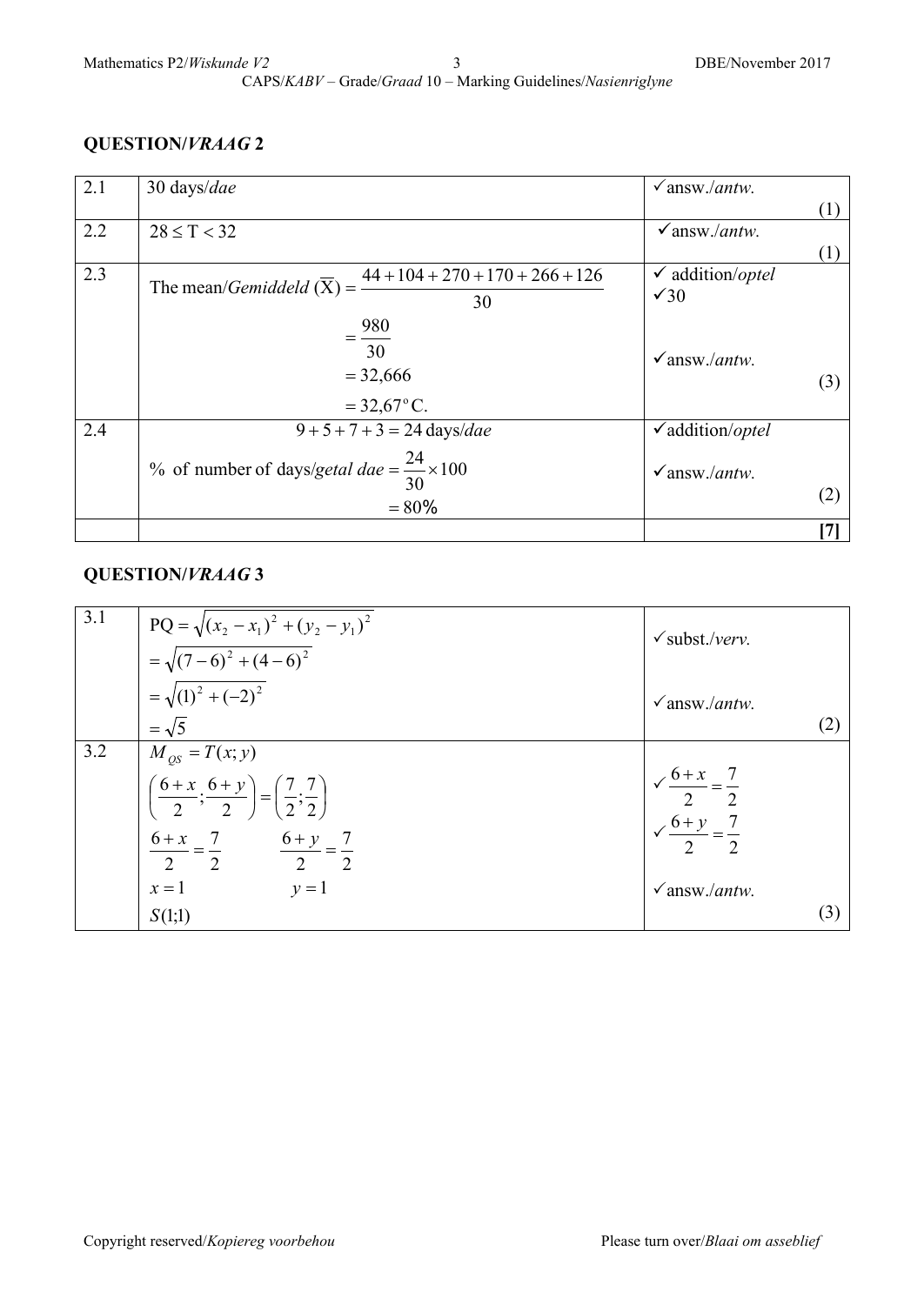| $\overline{3.3}$ | $PR = \sqrt{(x_p - x_R)^2 + (y_p - y_R)^2}$                       |                                                                                             |     |
|------------------|-------------------------------------------------------------------|---------------------------------------------------------------------------------------------|-----|
|                  | $=\sqrt{(7-0)^2+(4-3)^2}$                                         |                                                                                             |     |
|                  | $=\sqrt{50}$                                                      | $\sqrt{answ/antw}$ .                                                                        |     |
|                  | $=5\sqrt{2}$                                                      |                                                                                             |     |
|                  | $= 7,07$                                                          |                                                                                             |     |
|                  | OR/OF                                                             |                                                                                             |     |
|                  | $QS = \sqrt{(x_s - x_Q)^2 + (y_s - y_Q)^2}$                       |                                                                                             |     |
|                  | $=\sqrt{(1-6)^2+(1-6)^2}$                                         |                                                                                             |     |
|                  | $=\sqrt{50}$                                                      | $\sqrt{answ/antw}$ .                                                                        |     |
|                  | $=5\sqrt{2}$                                                      |                                                                                             |     |
|                  | $= 7,07$                                                          |                                                                                             |     |
|                  | $\therefore PR = QS$                                              |                                                                                             | (2) |
| $\overline{3.4}$ | $m_{QR} = \frac{6-3}{6-0} = \frac{1}{2}$                          |                                                                                             |     |
|                  |                                                                   | $\sqrt{m_{QR}} = \frac{1}{2}$<br>$\sqrt{m_{RS}} = -2$                                       |     |
|                  | $m_{RS} = \frac{3-1}{0-1} = -2$                                   |                                                                                             |     |
|                  | $m_{OR}$ × $m_{RS}$                                               |                                                                                             |     |
|                  | $=\frac{1}{2} \times -2$                                          | $\frac{1}{2} \times -2$<br>$\checkmark m_{QR} \times m_{RS} = -1$                           |     |
|                  |                                                                   |                                                                                             |     |
|                  | $=-1$                                                             |                                                                                             |     |
|                  | $m_{QR} \times m_{RS} = -1$                                       |                                                                                             |     |
|                  | $\therefore QR \perp RS$                                          |                                                                                             | (4) |
| 3.5              | Rectangle./Reghoek.                                               | $\sqrt{\text{Rectangle}}$ /Rectangle/Reghoek                                                |     |
|                  | The diagonals are equal and one of the interior                   | $\checkmark$ reason/rede                                                                    |     |
|                  | angles is equal to $90^\circ$ .                                   |                                                                                             |     |
|                  | Die hoeklyne is gelyk en een van die binnehoeke is gelyk aan 90°. |                                                                                             | (2) |
| 3.6              | $\cos \hat{\text{RSO}} = \frac{\sqrt{5}}{2}$                      | $\sqrt{\checkmark} \cos \hat{\text{R}} \hat{\text{S}} \text{Q} = \frac{\sqrt{5}}{\sqrt{5}}$ |     |

 $R\hat{S}Q = 71,57^{\circ}$ 

 $5\sqrt{2}$ 

answ./*antw.*

 $5\sqrt{2}$ 

(3) **[16]**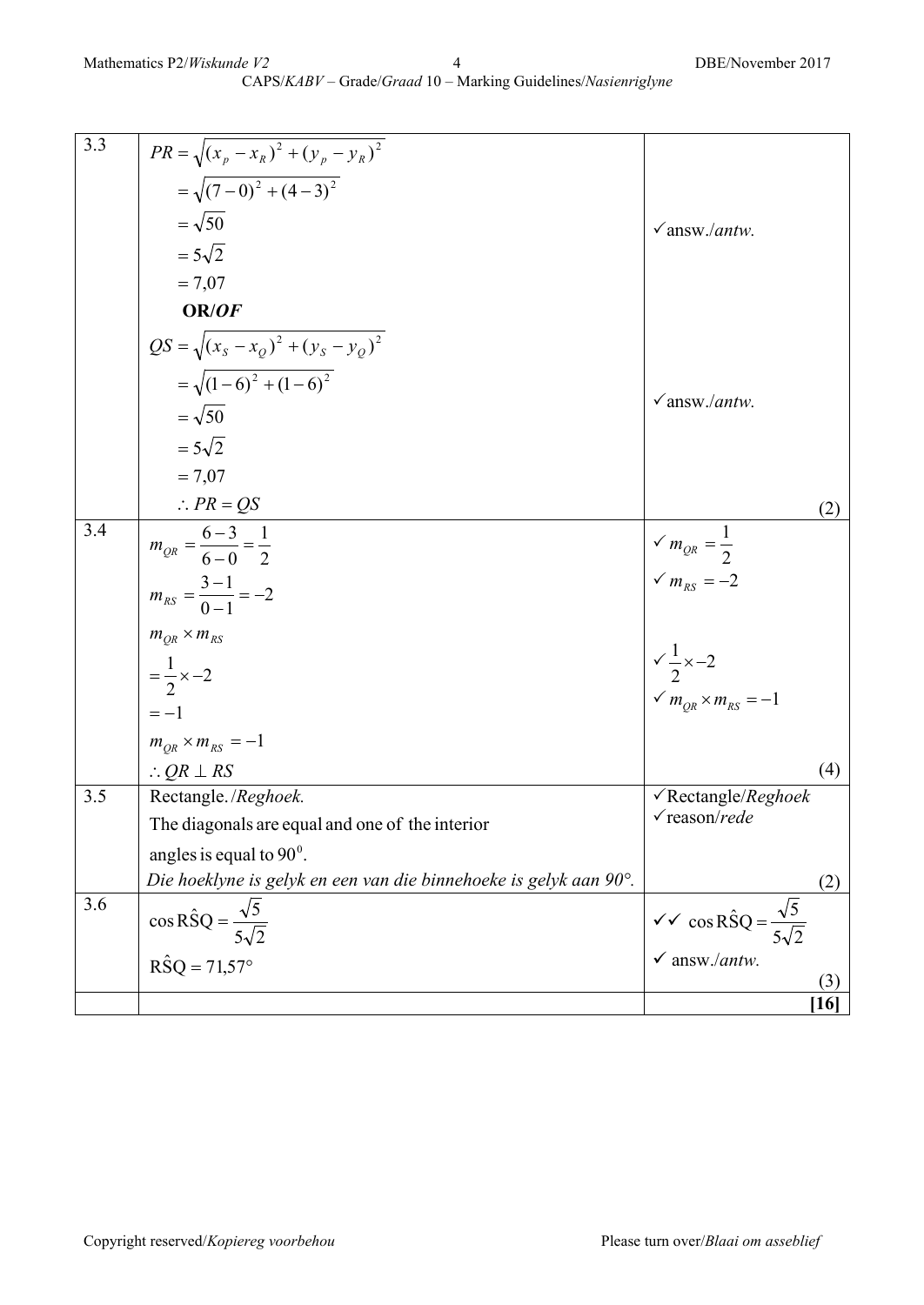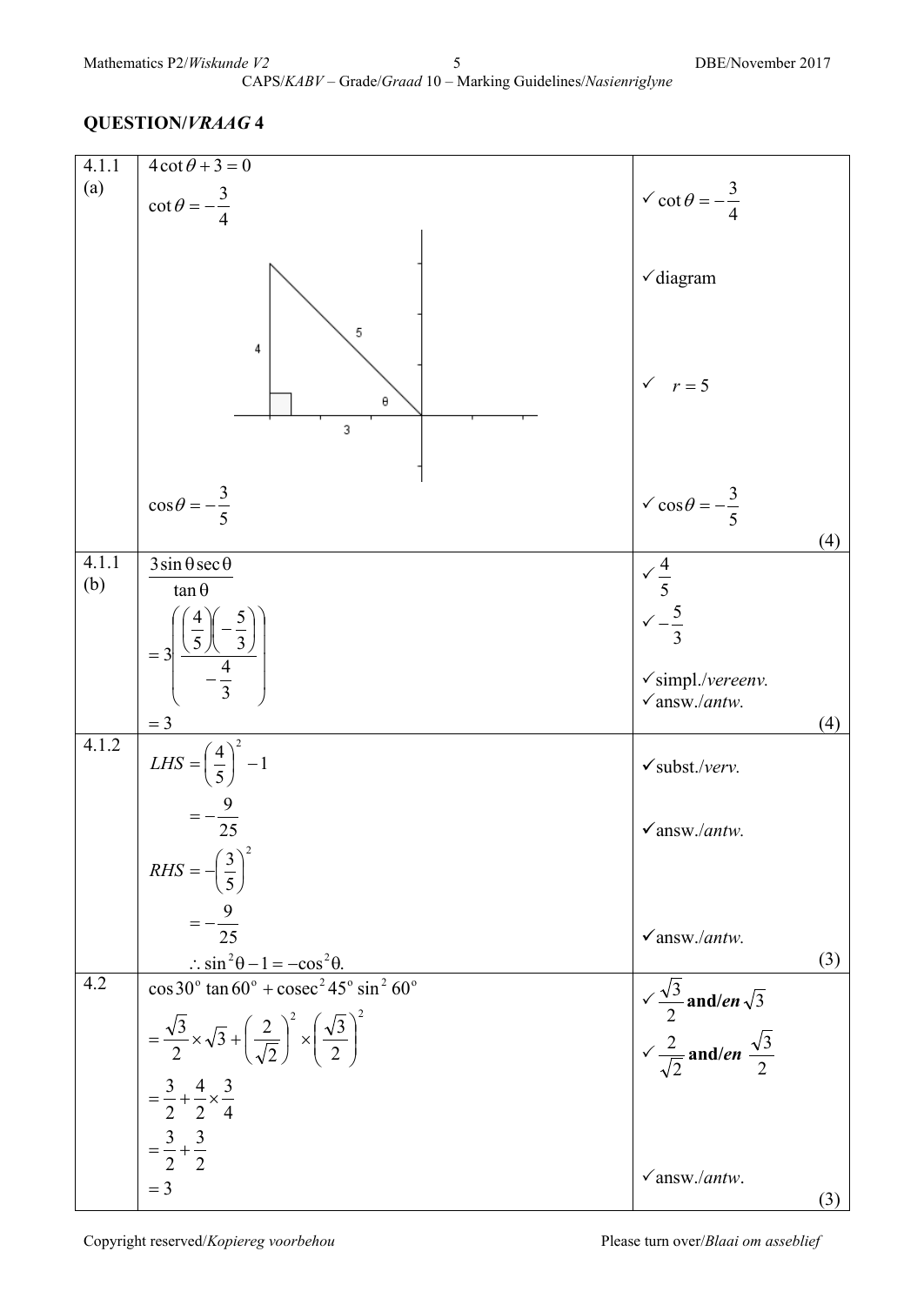| 4.3 | $\frac{4}{\pi}$ sin $\theta$ = cos 37°<br>$\frac{1}{\sin \theta} = \frac{3(0.79863551)}{1}$<br>$\theta = 36,80^\circ$ | $\checkmark$ multiplying by/<br>vermenigvuldig met $\frac{3}{4}$<br>$\sqrt{answ.}$ / <i>antw.</i> |
|-----|-----------------------------------------------------------------------------------------------------------------------|---------------------------------------------------------------------------------------------------|
|     |                                                                                                                       | <b>16</b>                                                                                         |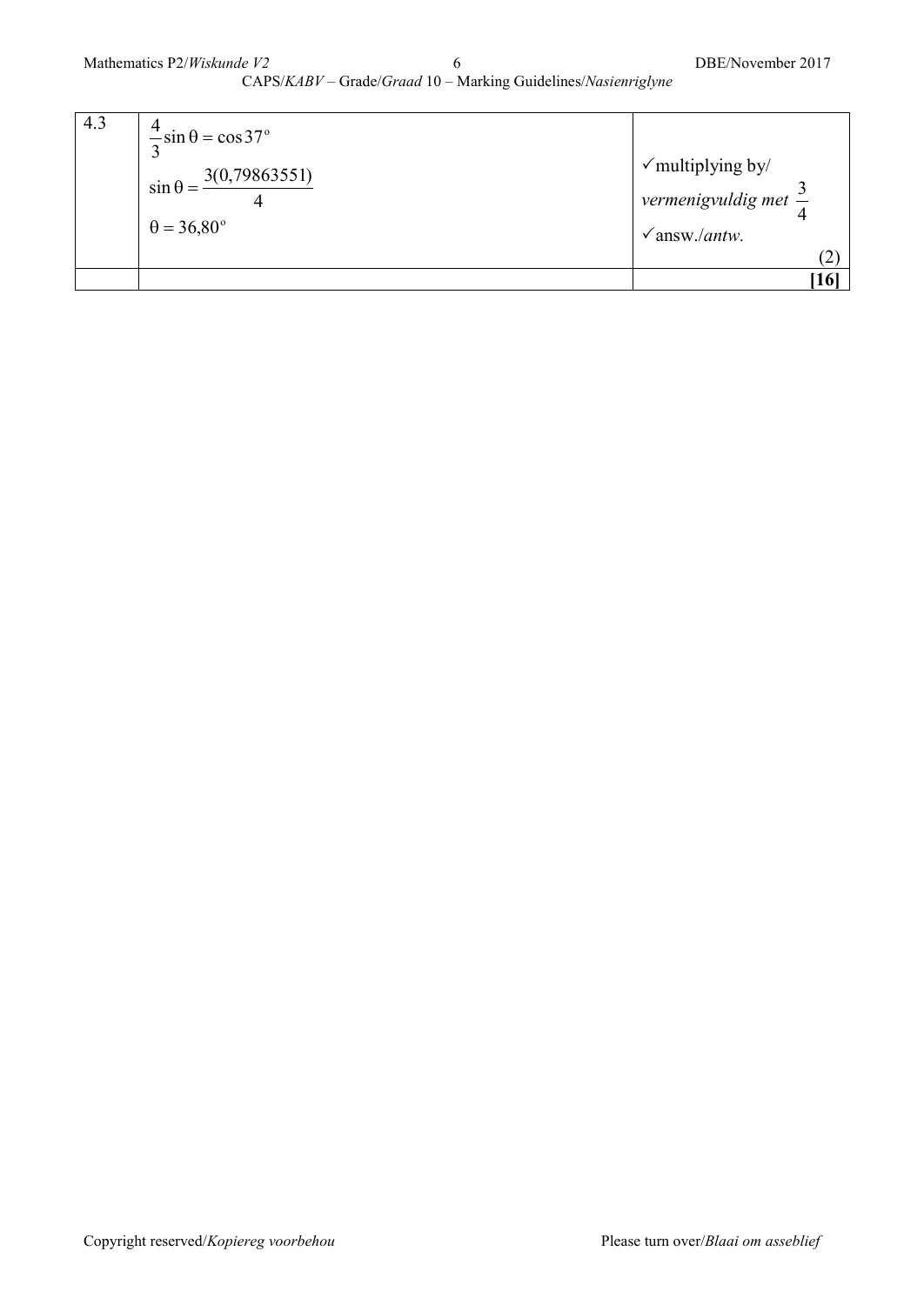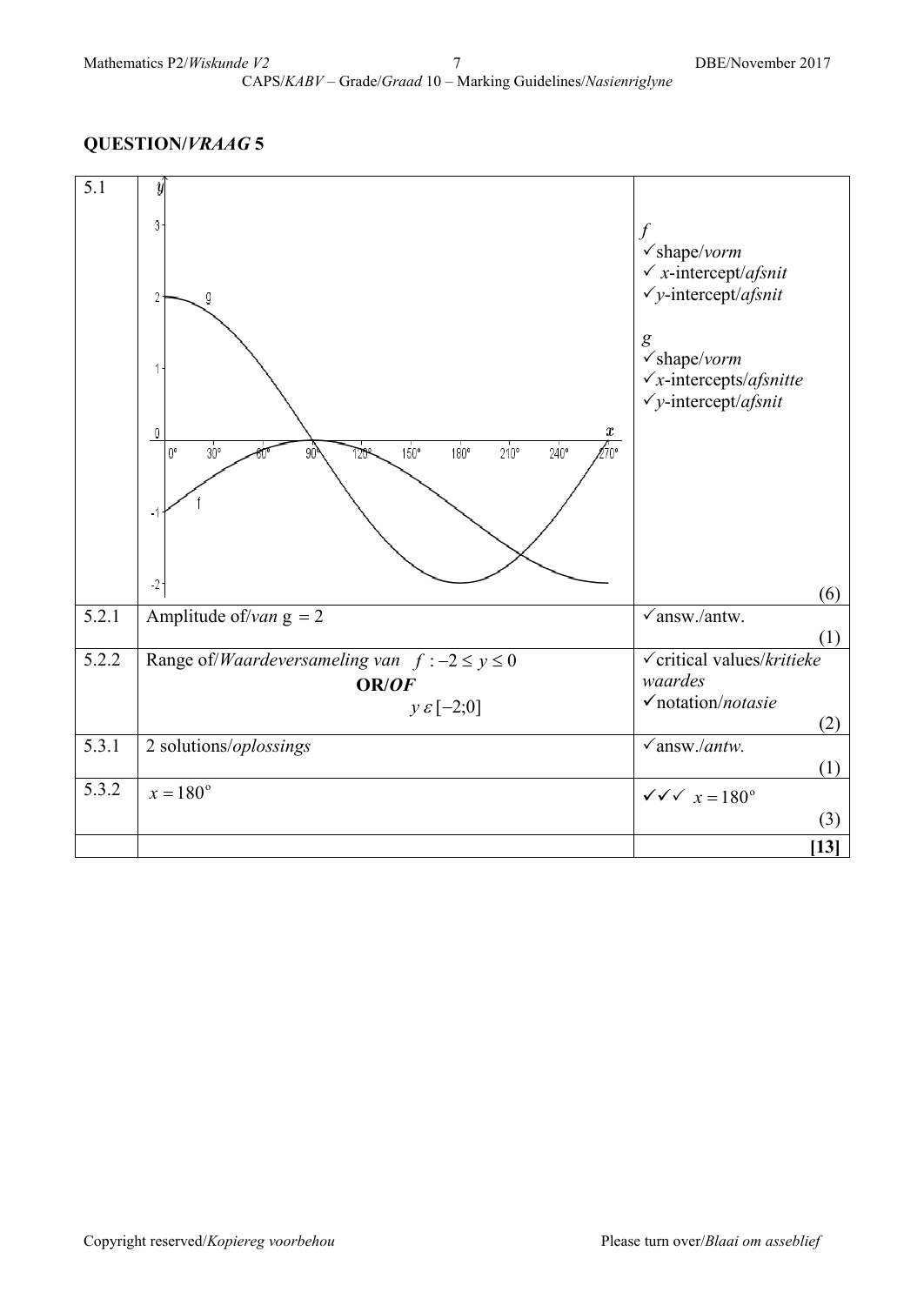| 6.1 | $\theta = 47^\circ$                                   | $\sqrt{answ/antw}$ .                   |
|-----|-------------------------------------------------------|----------------------------------------|
|     |                                                       | (1)                                    |
| 6.2 |                                                       | $\checkmark$ trig. ratio/trig. verhoud |
|     | $\sin P = \frac{RQ}{RP}$                              |                                        |
|     |                                                       | $\checkmark$ subst./verv.              |
|     | $\sin 47^\circ = \frac{RQ}{21}$                       |                                        |
|     | $RQ = 21\sin 47^\circ$                                | $\sqrt{answ/antw}$ .                   |
|     | $RQ = 15,36m$                                         | (3)                                    |
| 6.3 | $\tan S = \frac{RQ}{QS}$                              |                                        |
|     |                                                       |                                        |
|     | $\tan S = \frac{15,36}{17}$                           | $\checkmark$ subst./verv.              |
|     |                                                       |                                        |
|     | $\hat{S} = \tan^{-1} \left( \frac{15,36}{17} \right)$ | $\sqrt{answ.}$ /antw.                  |
|     | $\hat{S} = 42,10^{\circ}$                             | (2)                                    |
| 6.4 | $\cos 47^\circ = \frac{PQ}{21}$                       | $\checkmark$ trig. ratio/trig. verhoud |
|     | $PQ = 21 \times \cos 47^\circ$                        | $\sqrt{PQ} = 14,32 \text{ m}$          |
|     | $PQ = 14,32m$                                         |                                        |
|     | $PS = 14,32 + 17$                                     | $\checkmark$ addition/optel            |
|     | $= 31,32m$                                            | $\sqrt{answ/antw}$ .                   |
|     |                                                       | (4)                                    |
|     |                                                       | $[10]$                                 |

## **QUESTION/***VRAAG* **7**

| 7.1 | $V = \frac{1}{3} \pi r^2 h$                                             |                                   |     |
|-----|-------------------------------------------------------------------------|-----------------------------------|-----|
|     | $83,38 = \frac{1}{3} \times 6,5\pi r^2$                                 | $\checkmark$ subst./verv.         |     |
|     | $r^2 = \frac{3 \times 83,38}{6,5\pi}$                                   | $\sqrt{answ/antw}$ .              |     |
|     | $r = 3,5$ cm                                                            |                                   |     |
| 7.2 | $s^{2} = h^{2} + r^{2}$                                                 | $\checkmark$ subst./verv.         |     |
|     | $s^2 = 6.5^2 + 3.5^2$                                                   | $\sqrt{answ/antw}$ .              |     |
|     | $s = 7,38$ cm                                                           |                                   | (2) |
| 7.3 | Surface area of the solid/ <i>Buite-oppervlakte (Oppervlakarea)</i> van |                                   |     |
|     | die vaste liggaam                                                       |                                   |     |
|     | $= 2\pi r^2 + \pi rs$                                                   | $\checkmark$ subst./verv.         |     |
|     | $=2\pi(3,5)^{2}+\pi(3,5)(7,38)$                                         | $\checkmark$ answ./ <i>antw</i> . |     |
|     | $= 158,12 \text{cm}^2$                                                  |                                   | (2) |
|     |                                                                         |                                   | [6] |

Copyright reserved/*Kopiereg voorbehou* Please turn over/*Blaai om asseblief*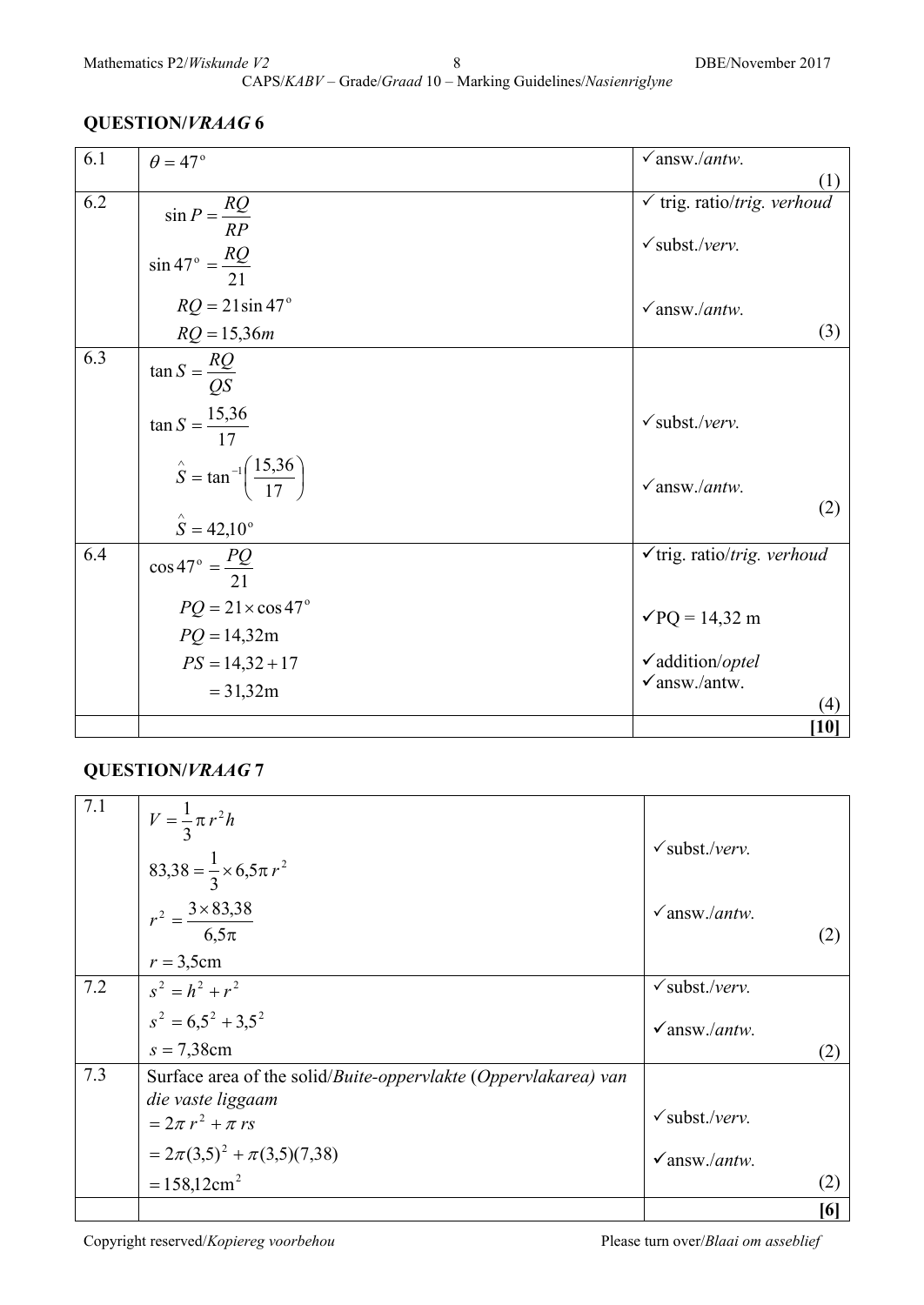CAPS/*KABV* – Grade/*Graad* 10 – Marking Guidelines/*Nasienriglyne*

|     | teenoorst $\angle$ evan die ruit =                                                                                                       |                                          |
|-----|------------------------------------------------------------------------------------------------------------------------------------------|------------------------------------------|
|     | $\therefore$ KNM = 112 <sup>°</sup>                                                                                                      | $\checkmark$ answ./ <i>antw</i> .<br>(2) |
| 8.2 | Given/Gegee: // <sup>m</sup> PQRS with diagonals/met hoeklyne PR and/en                                                                  |                                          |
|     | $R.P.T : PM = MR$                                                                                                                        |                                          |
|     | Proof/Bewys: In $\triangle PMS$ and/en $\triangle RMQ$                                                                                   |                                          |
|     | 1. $\hat{P}_1 = \hat{R}_1$ (alt./verw. $\angle$ <sub>s</sub> , <i>PS</i> // <i>QR</i> )                                                  | $\checkmark$ 1. S/R<br>$\sqrt{2}$ . S/R  |
|     | 2. $\hat{S}_1 = \hat{Q}_1$ (alt./verw. $\angle$ <sub>s</sub> , <i>PS</i> // <i>QR</i> )                                                  | $\sqrt{3}$ . S/R                         |
|     | 3. $PS = QR$ (opp. sides parm are /teenoorst. sye van parm. =)                                                                           | $\checkmark$ congruency/kongruensie      |
|     | $\therefore \triangle PMS \equiv \triangle RMQ$ (AAS)                                                                                    | (AdS)                                    |
|     | $\Rightarrow PM = MR$ and $MS = MQ$                                                                                                      | (4)                                      |
|     |                                                                                                                                          |                                          |
|     |                                                                                                                                          |                                          |
|     | OR/OF                                                                                                                                    | OR/OF                                    |
|     | Given/Gegee: $\mathcal{W}^m$ PQRS with diagonals/met hoeklyne PR and/en                                                                  |                                          |
|     | $R.P.T$ : $QM = MS$                                                                                                                      |                                          |
|     | Proof/Bewys: In $\Delta PQM$ and/en $\Delta RSM$                                                                                         |                                          |
|     | 1. $\hat{P}_2 = \hat{R}_2$ (alt./verw. $\angle$ <sub>s</sub> , QP // SR)                                                                 |                                          |
|     |                                                                                                                                          | $\checkmark$ 1. S/R<br>$\sqrt{2}$ . S/R  |
|     | 2. $\hat{S}_2 = \hat{Q}_2$ (alt./verw. $\angle$ <sub>s</sub> , SR // PQ)<br>3. $PQ = SR$ (opp. sides parm are/teenoorst. sye van parm =) | $\sqrt{3}$ . S/R                         |
|     | $\therefore \triangle PQM \equiv \triangle RSM$ (AAS)                                                                                    | $\checkmark$ congruency/kongruensie      |
|     | $\Rightarrow$ QM = MS and<br>$PM = MR$                                                                                                   | (AdS)                                    |
|     |                                                                                                                                          | (4)                                      |
| 8.3 | $DB = 2DE$<br>$(DE = EB)$                                                                                                                | $\sqrt{s/R}$<br>$\sqrt{s/R}$             |
|     | (opp. side of/teenoorst. sy van //gram.)<br>$DE = FC$                                                                                    |                                          |
|     | but/ <i>maar</i> $FC = 2KC$<br>$(FK = KC)$                                                                                               | $\sqrt{s/R}$                             |
|     | $DE = 2KC$<br>$(DE = FC)$                                                                                                                | $\sqrt{s/R}$                             |
|     | $DB = 2(2KC)$ $(DB = 2DE)$<br>$DB = 4KC$                                                                                                 |                                          |
|     |                                                                                                                                          | (4)<br>$\left[13\right]$                 |